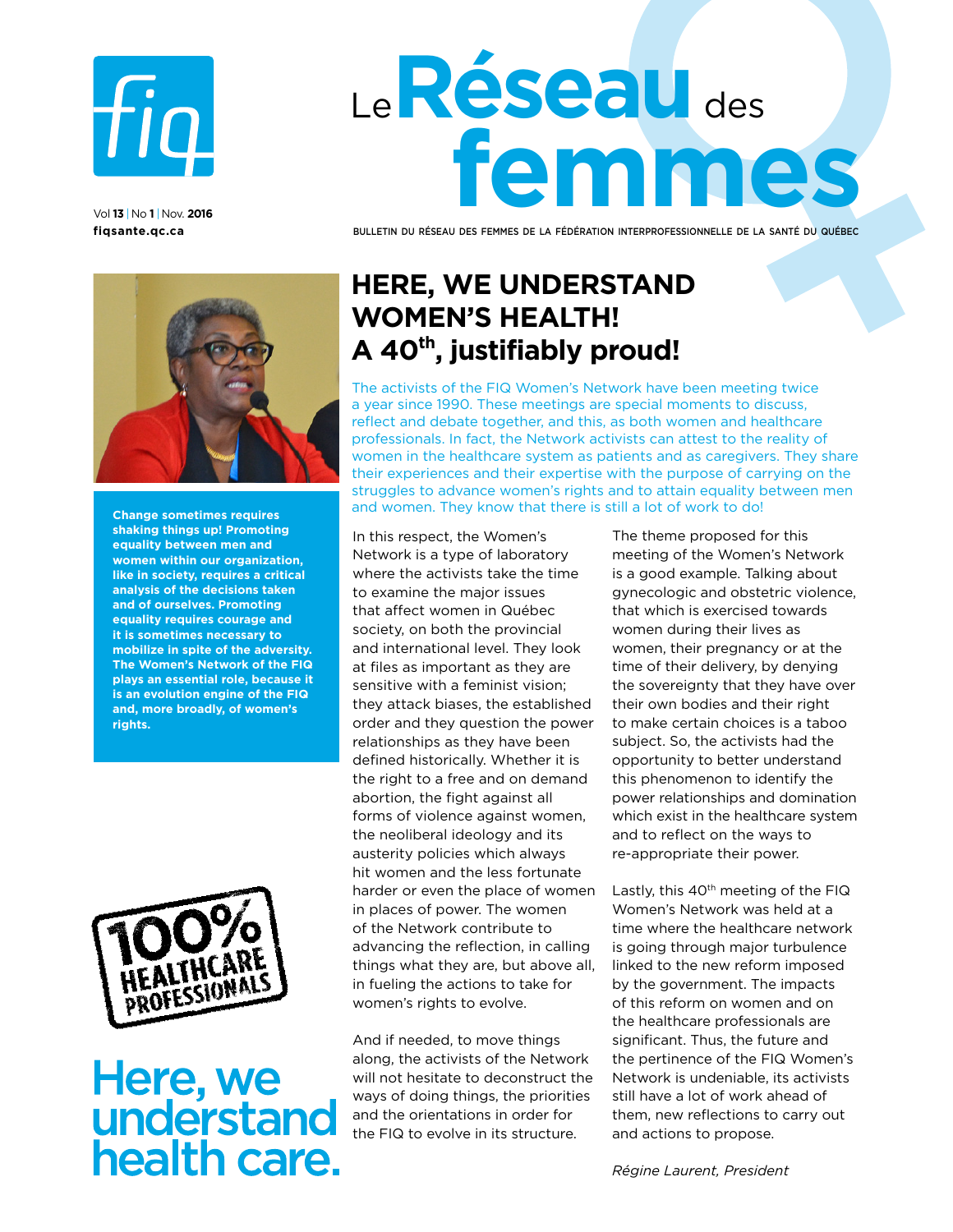

Linda Lapointe

### *Chœur des femmes*

**It was under the theme "***Chœur des femmes***" (Women's Chorus) with Régine Laurent, President, and Linda Lapointe, Vice-President and Interim Political Officer for the Status of Women Sector in attendance, that the FIQ Women's Network celebrated its 40th edition. Meeting on November 2 and 3 at the Estrimont Hotel in Orford, nearly 120 healthcare professionals were able to take a break to reflect on the different issues.** 

**Over the two days, the members of the Network analyzed the consequences of Bill 10 with a union perspective. In addition to exploring the different possible solutions for encouraging the participation of women in the new union structures, they developed collective strategies in solidarity.** 

**Moreover, the activists had the opportunity to adopt a critical position on the gynecologic and obstetric mistreatments which primarily affect women in their private lives.**

## **40th Women's Network: Such a long history**

It was with a lot of emotion that I took the floor at the Women's Network for its 40<sup>th</sup> edition, after having assumed the responsibility for twenty years.

Through all those years, hundreds and hundreds of activists have committed alongside the members of the Status of Women Committee to work with them for the advancement of women's rights. Their influence will be felt not only within the Federation, but also in the healthcare network and even in Québec society. The mandate was broad and was structured around three major lines: awareness-raising, mobilization and solidarity.

The Women's Network is first **a place of feminist reflection**. The themes are chosen with care taking into account their connection with the sector's mandates and the members' concerns. Leadership, workplace violence, shift to ambulatory care, neoliberal politics, so many issues which concern the activists as women, but also as caregivers. Their exchanges were accompanied by speakers chosen for their expertise and for the impact of their intervention in Québec society.



Lucie Girard, Union Consultant for the Status of Women when the Women's Network was set up

The Women's Network is also **a place of mobilization** which has helped the activists to participate in far-reaching actions to change things. Responding to the call of the women's movement, a large number of them participated in the *Bread and Roses March* or that of the *World March of Women*. But these major mobilizations cannot make us forget the involvement of the activists in their institution, whether in the preparation of the activities around March 8 or December 6, or in the work

of consciousness-raising which surrounds a petition that we want to make accessible and significant for the members.

The Women's Network has built a berth of solidarities with women here and elsewhere. At every meeting of the Network, the activists address the various realities of women: impoverishment of non-unionized workers, genital mutilations, disappearance of young indigenous women, etc. and that translates into a greater openness on the world and in numerous concrete actions.

The dream that the first Status of Women Committee had in proposing the creation of a women's network to the delegation has been achieved: being able to rely on **feminist**  activists, **mobilized** on behalf of equality between women and men and **united** as women here and elsewhere. In this respect, **mission accomplished!**

But times are difficult. Despite significant progress, namely in several organizations including our own, we are seeing an offensive on basic women's rights around the world and a misogyny that is worrisome. In this context, we must rely on a Women's Network even more deeply rooted in the organization and on the equally committed activists as in past years so that the Federation can have even more influence on the evolution of the status of women in both the healthcare network and Québec society.

*Lucie Girard*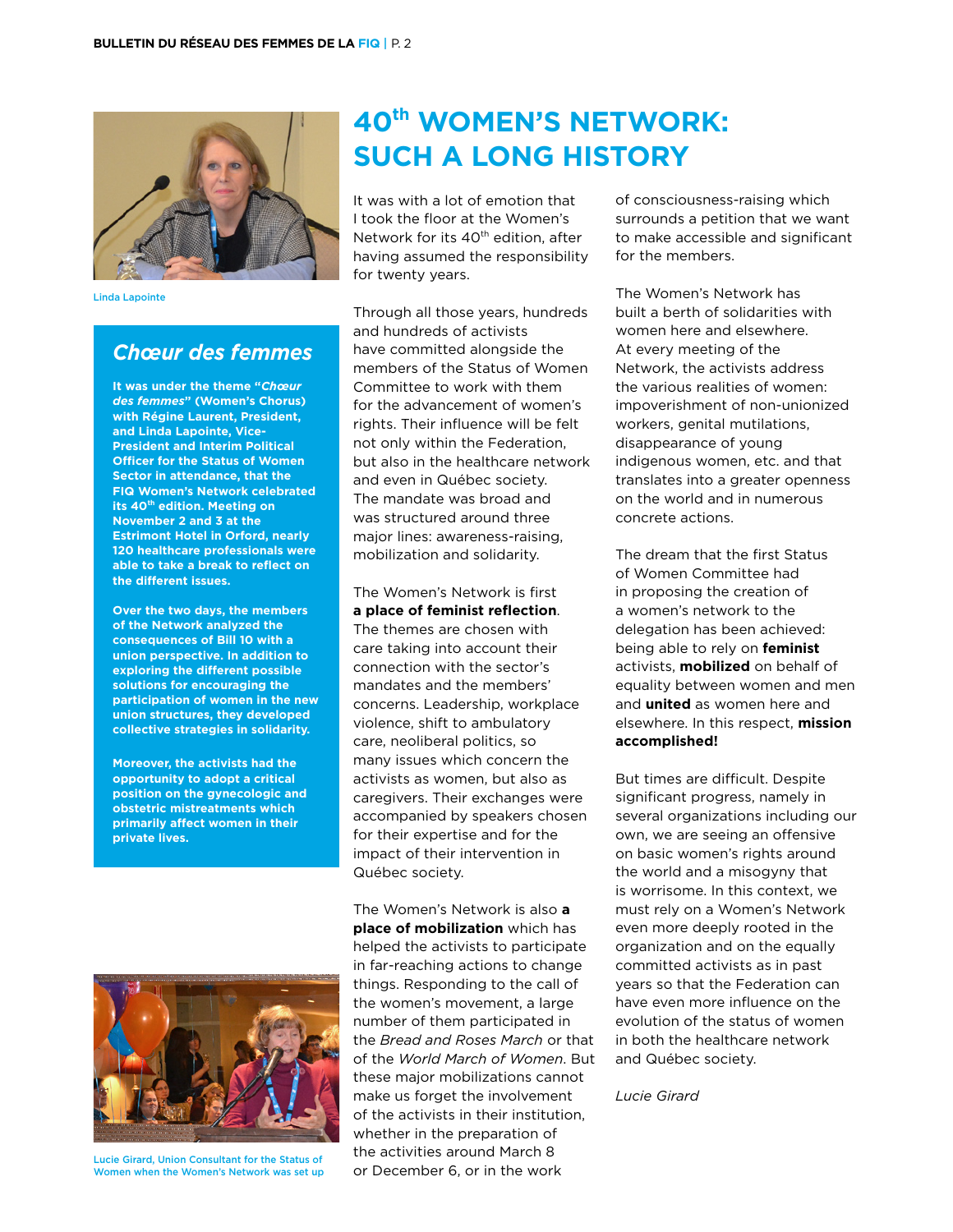

Diane Lavallée

## **The rights of women, a daily struggle!**

During the festive evening marking the  $40<sup>th</sup>$  edition of the Women's Network, the participants were visited by a surprise guest! Diane Lavallée, 1<sup>st</sup> president of the FIIQ! She was the president when the first Women's Network of the FIQ was set up.

She shared her vision of the Network *How to dispense of 50% of*  and the place of women in society with the activists. Here is a short extract which summarizes her vision well:

*"The FIQ Women's Network is a powerful collective tool to help women to tame the power and demystify its application, to equip them to better exercise and expand their influence, both in the union field and in the many places of power to invest in in society.*

*I think that society as a whole would benefit from greater parity of representation on the political level and in the economic area.*

*humanity's brains and be assured that all will go better in our societies? Impossible!*

*The contribution of women is well documented, even on the economic level.*

*The enterprises with the largest number of women on their boards of directors are among those with the best performance and they progress the best in business.* 

*Political decisions should also involve more women."*



At the microphone: 1. Manon Larochelle, President SPSQ, Quebec City 2. Rita Lamothe, Local President, *CSSS de la Vieille-Capitale*  3. Marie-Josée Forget, President SPSE, *Estrie*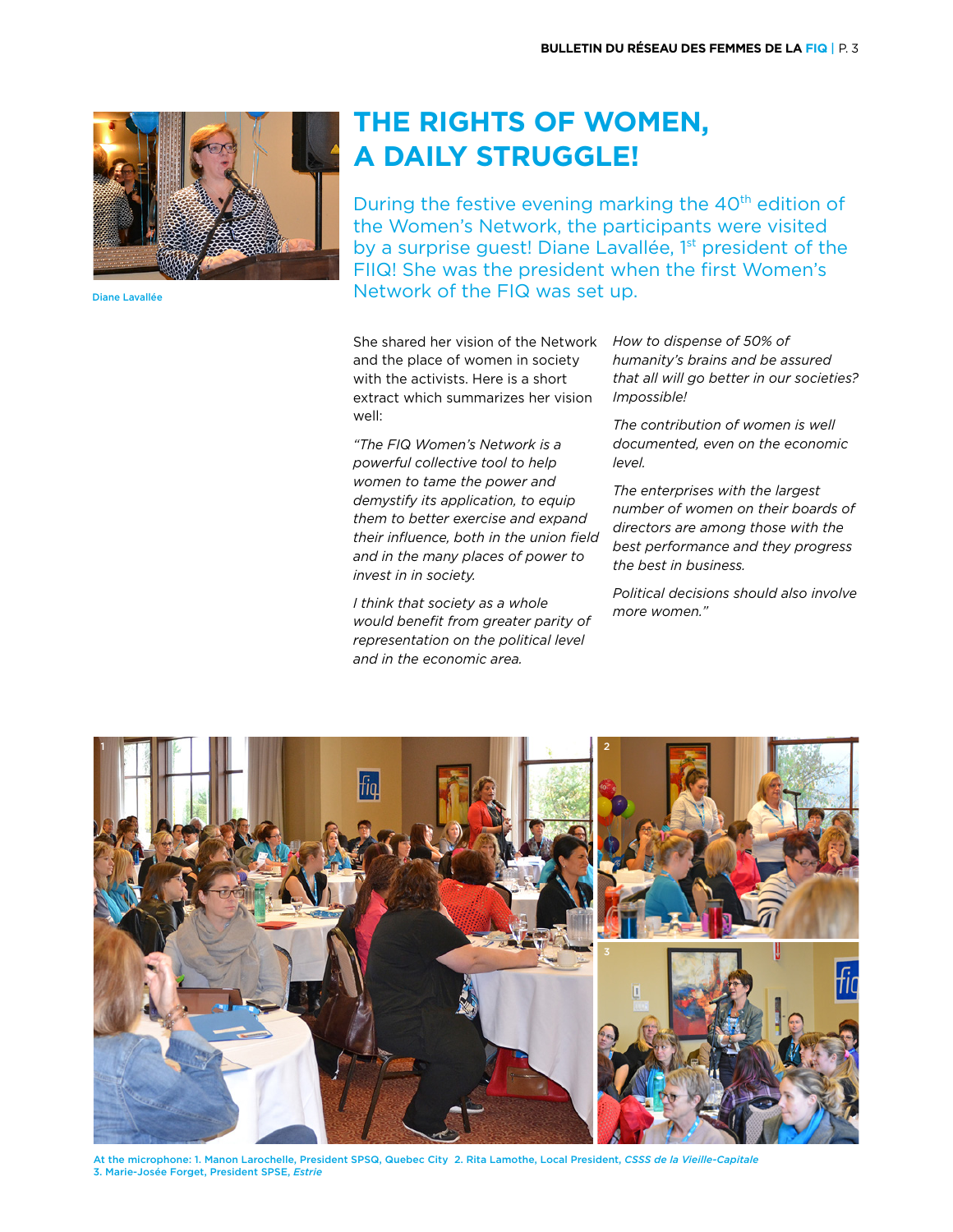

The women of the Network during the workshop on the Barrette reform.

## **The Barrette reform and women**

The participants at the Women's Network addressed the consequences of the reform of Gaétan Barrette, Minister of Health and Social Services, on the care and on the healthcare professionals.

#### **WHEN THE BARRETTE REFORM CREATES CHAOS…**

The healthcare professionals are in the line of fire and see the most complete disorganization since the minister modified the rules of governance for the healthcare institutions by transforming them into the *centres intégrés de santé et de services sociaux* (CISSS) and *centres intégrés universitaires de santé et de services sociaux*  (CIUSSS). These enormous regional structures, where the boards of directors have been revamped and reduced and put under the direct authority of the minister, place the administrators and the caregivers in uncertain situations and permanent tension.

The situation is explosive: workers are accumulating stress related to the workload, concerned about providing safe, quality care while adapting to a new administrative reality, whereas several administrators err by managing labour relations and administering services to the population in a context of budget restrictions.

#### **THE HEALTHCARE PROFESSIONALS ARE MOBILIZING**

The participants at the Women's Network were unanimous. In such a context, they reasserted the need to get back to basics for taking action:

Go to the meeting of the members:

 $\blacksquare$  Make visits with the healthcare professionals in order to hear their needs and their stories;

- $\blacksquare$  Inform the members of their rights;
- $\blacksquare$  Propose assistance for those who need it:
- $\blacksquare$  Invite the healthcare professionals to participate in the actions;
- $\blacksquare$  Distribute the tools developed by the FIQ.

Rely on speaking out and on collective action:

- $\blacksquare$  Know everyone's roles, the work environment, the values that guide the actions, as well as the rights of the healthcare professionals;
- **n** Anticipate, pull together, and agree to come out of isolation;
- $\blacksquare$  Meet the employers to both point out the organizational violence and to denounce the malfunctions and the abuses, as well as the shortcomings of the reform;
- $\blacksquare$  Deploy the talking points on the associated issues with the employers and act together to ensure the quality of the services and the respect of the workers' rights.

Encourage the participation of everyone and the development of the expertise:

- $\blacksquare$  Inform and give the training to the activists on the union and professional issues and on speaking out;
- **n** Provide mentorship;
- $\blacksquare$  Facilitate work-family balance by proposing adapted meeting schedules and a daycare for the children during meetings and actions.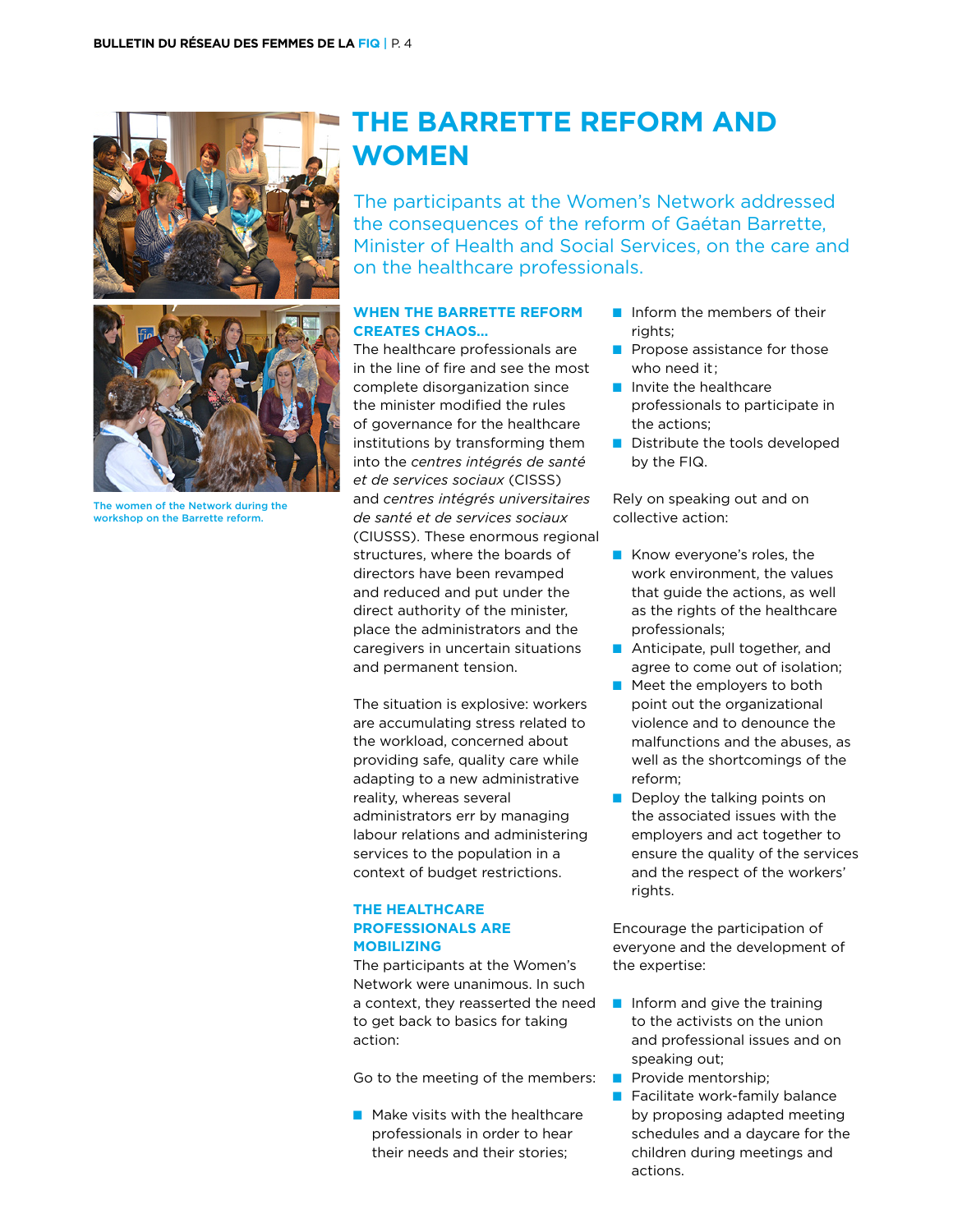

Hélène Vadeboncoeur

#### **HÔPITAL DE COWANSVILLE, A PROJECT FOCUSED ON RESPECTING WOMEN**

**In 2013, the** *hôpital de Cowansville* **decided to act on this phenomenon and installed an** *Initiative internationale pour la naissance MèrEnfant* **(IMBCI) (International MotherBaby Childbirth Initiative - IMBCO), an approach based on the respect of the physiology of childbirth, women's rights as wells as practices based on the nonseparation of the mother-baby dyad. Several steps have led to these changes in practice:**

- **■** The writing of a document on **physiology by a midwife;**
- **n** The integration of the **stakeholders' assistance in the reflection on the changes to be made;**
- **n** The redesign of prenatal classes;
- A multidisciplinary training **given on several occasions to the nurses and physicians;**
- **n** The creation of measuring **devices to verify the respect of the 10 conditions of the IMBCO, namely by a questionnaire for the clientele being discharged from maternity.**

**Although more and more healthcare professionals and women are denouncing obstetric violence, still many care settings and physicians, even healthcare professionals, are not aware of this phenomenon while the latter can concretely act professionally with the women who are victims of this violence. Thus, it is now possible to complete one's training in order to ensure a greater respect for women's rights. Because we are all concerned with this.**

To learn more:

*Initiative internationale pour la naissance MèrEnfant*  (IMBCI), http://media.withtank.com/c6e182a88e.pdf International MotherBaby Childbirth Initiative – (IMBCO). http://imbco.weebly.com Training http://naissance-renaissance.qc.ca/ nos-formations/violence-obstetricale/

## **OBSTETRIC VIOLENCE: A TABOO REALITY**

Hélène Vadeboncoeur, researcher in perinatality, specialized in the field of childbirth, presented the results of her research on the issue of the gynaecologic and obstetric mistreatment that women endure.

#### **What is obstetric violence?**

"Obstetric violence is ignoring the power and autonomy that women have over their own sexuality, bodies, baby and childbirth experience. It is also ignoring spontaneity, positions, pace and time required for labour in order to progress normally when there is no need for an intervention. It is also not caring about the emotional aspect for the woman and baby during the entire childbirth process." (Sanchez, S. B. 2014)

Physicians like midwives or nurses can be the perpetrators of this type of violence. The effects on the women who are the victims can be significant and are often revealed in the form of post-traumatic stress disorder (PTSD), problems sleeping, a change in health, as well as an increase in complications and mortality during childbirth. It is a major source of suffering for women. For a very long time, the medical practice surrounding childbirth and maternity in all countries was addressed under the

angle of prevention of morbidity and mortality. It is now obvious, in listening to the accounts of women from the four corners of the world, as well as the demands of the activists and researchers for 70 years now, that this approach overrides the respect of women's basic rights during a perinatal period. Therefore, women have to fight to have their rights respected.

The struggle is still likely to be a long one. Unfortunately, the lack of information, the reluctance of the medical fields to reveal the mistreatment, the lack of respect for women and the denial from certain feminist circles have long been an obstacle to research and to the public recognition of the phenomenon. However, stakeholders and healthcare professionals are seeking to correct this situation which has a systemic dimension.